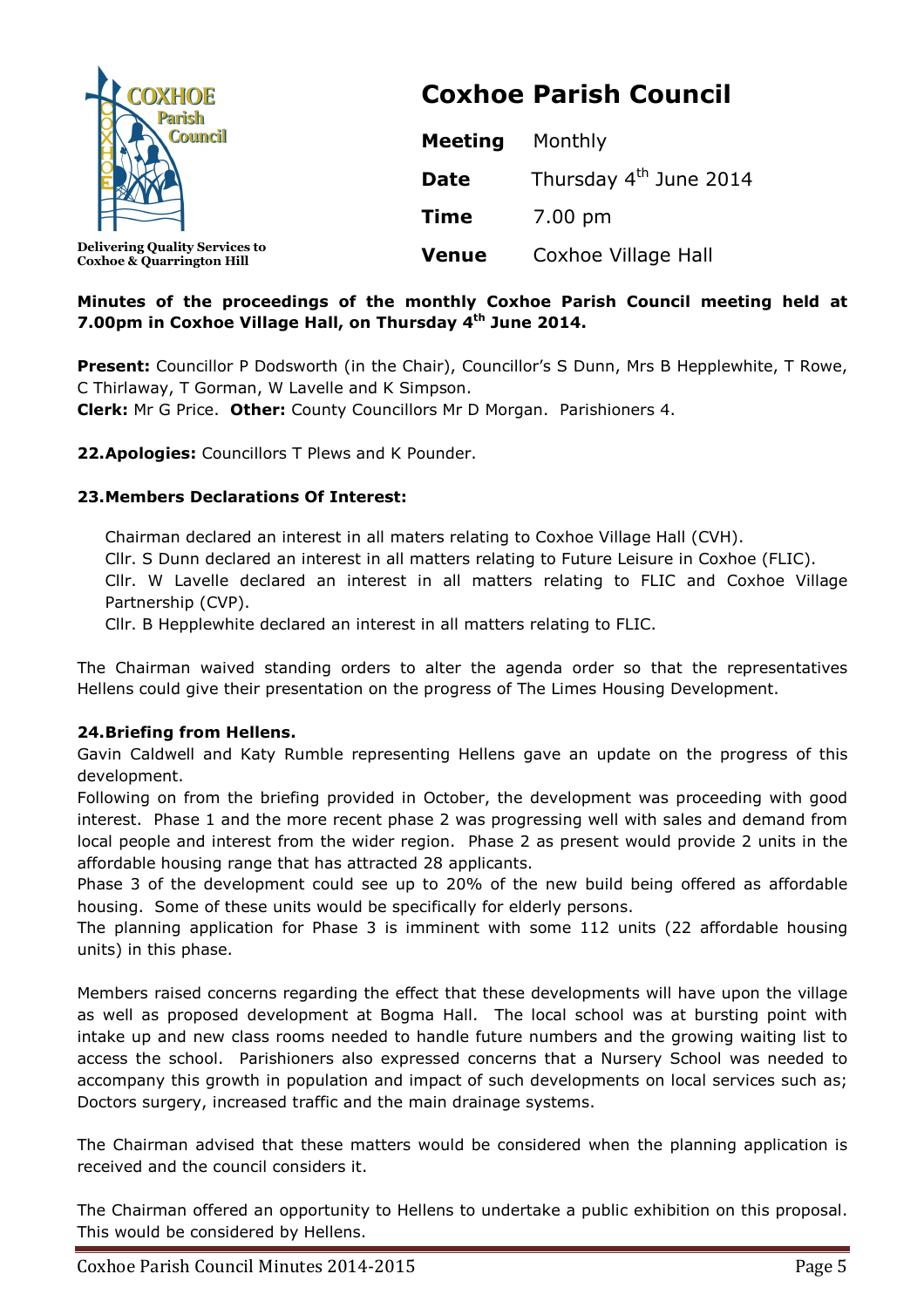# **25.Police and Neighborhood Wardens Report.**

The Clerk advised that a report was received from the police for the period  $2^{nd}$  May to  $2^{nd}$  June which advised of the following:

**Reported Crimes** (12 incidents). Theft of BT cable at Tip Road Quarrington Hill on the 2<sup>nd</sup> and 6<sup>th</sup> May. Theft of Dog Food Bowls at Linden Grove on the 3<sup>rd</sup> May. Shoplifting at the Coop (3 incidents)  $12^{th}$ ,  $13^{th}$  and  $24^{th}$  May leading to 2 arrests and one youth given restorative disposal.

**Criminal Damage** (2 incidents). Damage to windows at The Avenue 4<sup>th</sup> May and Church Street 312st May.

Assault (2 Incidents). 22<sup>nd</sup> May at Petterson Dale (one arrest and cautioned) and 24<sup>th</sup> May Blackgate East (one arrest and cautioned).

**TWOC** (1 incident). 25<sup>th</sup> May at Vicarage Terrace (one arrest with investigation ongoing).

**Other** (1 incident). 18<sup>th</sup> May at the Skate Park where several youths were involved in the practice of indecent exposure.

**Anti Social Behaviour** (14 incidents). 13 incidents in Coxhoe of which 9 were dispute related, 1 noise and 3 other related. 1 incident at Quarrington Hill (other related).

**Vehicle Nuisance** (7 incident) all in Coxhoe involving Motor/Quad bikes.

**Other matters arising**. Issues relating to Gladstone Terrace, Coxhoe have re-surfaced with a number of complaints from local residents. A warrant was executed in the street, where equipment relating to the growing of cannabis was discovered in a rental property.

**26.Questions From The public:** There were no questions raised.

# **27.Minutes of the meeting held on the 7th May 2014.**

Is was **resolved** that the minutes provided a true record and accurate record of the meeting and were signed by the Chairman.

### **28.Community Reports**

- **i. Quarrington Hill Village Partnership** (no report provided).<br>**ii. Quarrington Hill Community Centre** (no report provided)
- **Quarrington Hill Community Centre** (no report provided).
- **iii. Coxhoe Community Partnership** (no report provided).
- **iv. Coxhoe Village Hall** (no report provided).
- **v. Active Life Centre Coxhoe.**

Representatives advised that the centre had successfully recruited local staff and that works were ongoing to increase the floor space of the fitness suite. Further staff training is planned to develop the Fitness Staff.

A grant is received to replace 50% of the hall lights with low energy lighting. Further applications to undertake energy reducing project are in the pipeline.

Solar panels on the roof are being investigated as this could reduce electricity costs even further.

Financially, the centre is hoping to break even in the next financial year.

**vi. Young People including Coxhoe Youth Room**. Representatives advised that papers were circulated to members that advised of the next meeting date. An application for funding to provide a Youth Worker was being prepared.

### **29.Correspondence for information and action.**

- **i. Notice of consultation on application for designation of a neighbourhood area by Cassop-Cum Quarrington Hill**. The Clerk was requested to liaise with the Cassop parish Clerk on this matter and to note that such a Neighbourhood Area would have part interest for Cohoe Parish Council and Quarrington Hill Village Partnership.
- **ii. Request from Extreme Situation**. It was **resolved** to decline this request.
- **iii. Minutes of Coxhoe Quarry Liaison Meeting 20th March 2014**. Copies of the minutes were provided for members information.
- **iv. Smaller Local Councils Forum agenda re 15th May 2014 meeting and minutes of the 14th February 2014.** Copy of the information was provided for member's information.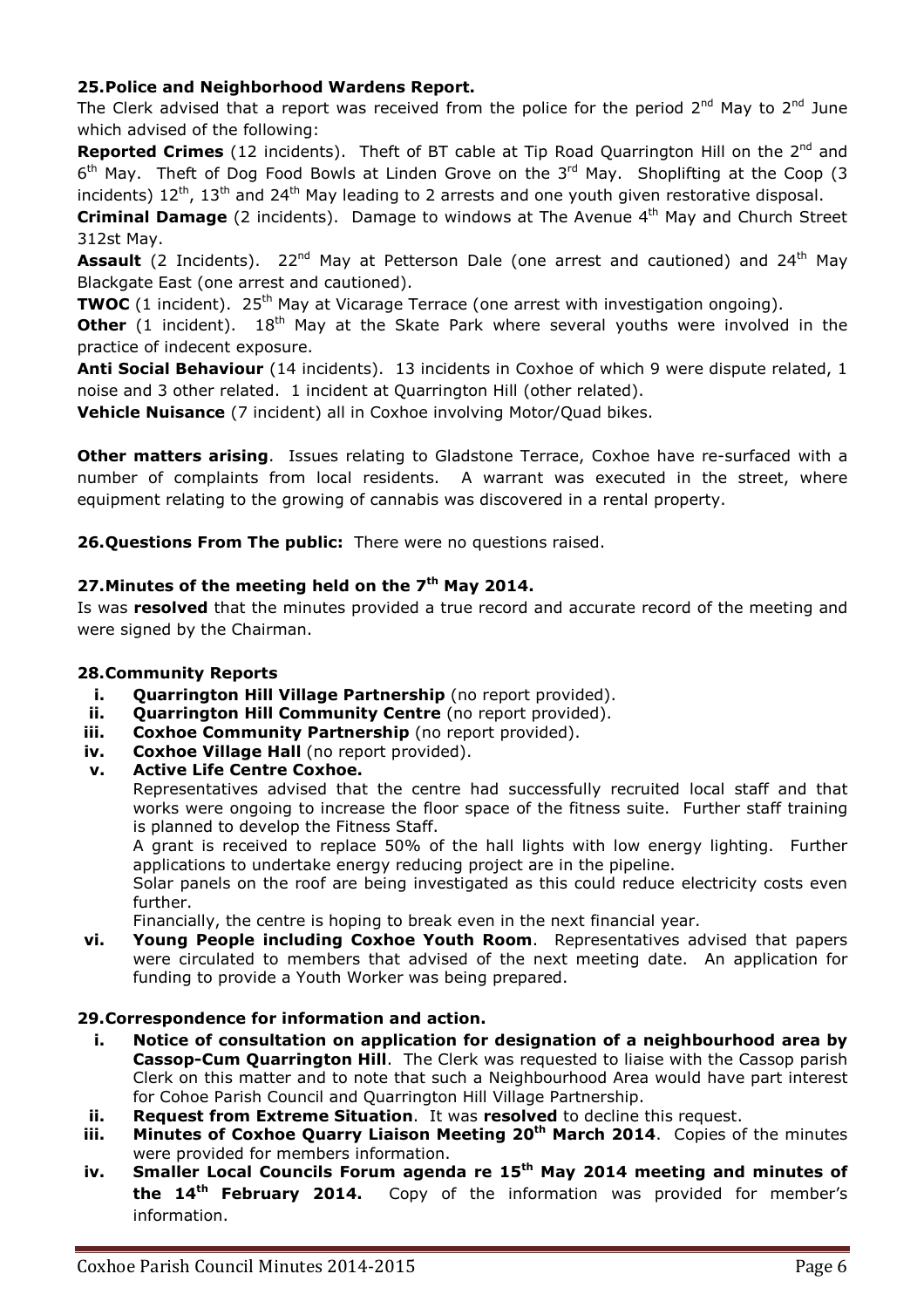- **v. Coxhoe Village Hall Accounts.** Copies of the accounts were provided to members. Representatives from the village hall advised that further progress had been made during this financial year with much being achieved.
- **vi. Coxhoe Community Partnership response to Durham County Council re land at Station Road, Coxhoe.** A comprehensive reply had been sent to Durham County Council on this matter. A copy of this was provided to members for information. The Chairman advised that a reply on this development from the parish was deferred until a copy of the traffic survey was received from Durham County Council. The Clerk advised that this survey was not received and would check on the planning portal for the Highways report.

Members advised that the majority of comments received concerning the village green were positive. Some resident had provided differing comments, but in general they appreciated the efforts of the council. Whilst some residents were annoyed at the council's focus on the central area of the high street, all projects stemmed from the consultation undertaken when developing the parish plan.

### **30.Durham County Councillor's Report.**

Cllr Morgan advised of the council's AGM and Cabinet changes and the forthcoming housing association ballot with tenants.

Members and parishioners expressed concerns regarding the condition of the Sensory Garden. The Cllr would make enquiries regarding this. The Clerk would also contact the Allotment Association on this matter.

#### **31.Planning Application.**

The Clerk advised of 3 applications received.

- **i.** Former Cinema, The Avenue, Coxhoe. Part demolition of former cinema and erection of 5 no. dwellings with associated works (resubmission). Members raised no objections to this proposal.
- **ii. The Co-operative Food, Petterson Dale, Coxhoe.** Instalment of two new shop front windows to the front and side of building. Members raised no objections to this proposal.
- **iii. 1 Lynn Park Crescent, Coxhoe.** Erection of single storey pitched roof extension to rear of existing dwelling. Members raised no objects to this proposal.

### **32.Parish Councillor Vacancy.**

The Clerk advised that the closing date was  $2^{nd}$  June and was awaiting news from Durham County Council Electoral Services on this matter. The Clerk would advise members as soon as news is received.

#### **33.Quarrington Hill Community Partnership.**

It was **resolved** for the Clerk to write to the Quarrington Hill Community Partnership requesting a copy of their constitution. Furthermore it was resolved the parish council would no longer recognize the Quarrington Hill Community Partnership until such doucument was received.

#### **34.Finance.**

#### **27.1 Schedule of payments for May 2014**

| <b>Creditor</b>             | <b>Reason</b>                         |          |
|-----------------------------|---------------------------------------|----------|
| <b>Total Business Group</b> | Photocopier (usage)                   | 69.81    |
| <b>TP Gardens</b>           | <b>Grounds Maintenance</b>            | 310.00   |
| Newsquest                   | Clerk Vacancy Advert                  | 1,335.00 |
| G Fletcher                  | <b>Internal Audit</b>                 | 400.00   |
| <b>CIT Vendor Finance</b>   | Photocopier (Rental)                  | 22.20    |
| <b>Thinford Nurseries</b>   | Street Planters (Spring Planting)     | 285.60   |
| Zurich Municipal            | Council's Insurance                   | 2,017.54 |
| Coxhoe Village Hall         | PP2 Village Hall access funds (S.137) | 1,800.00 |